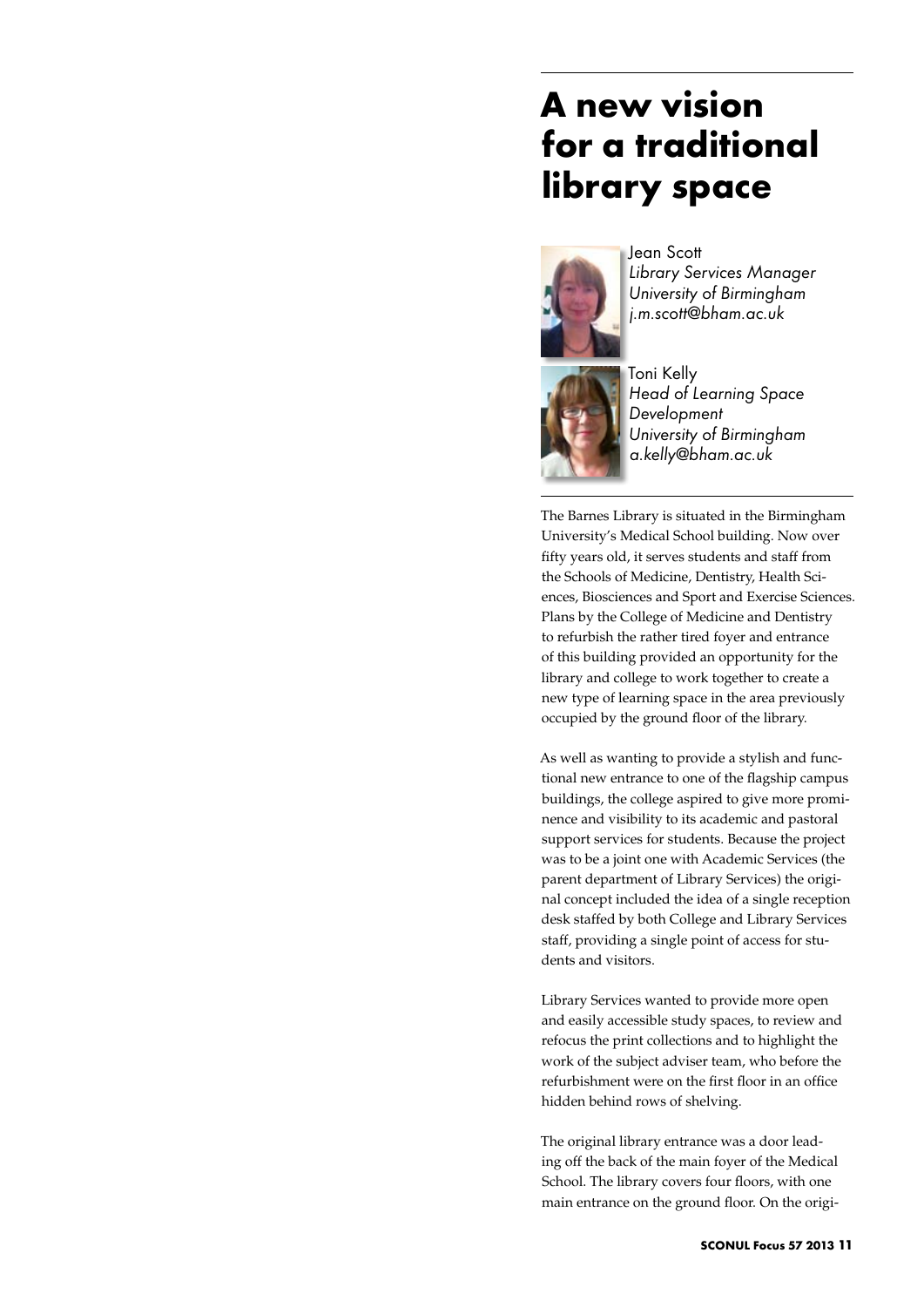nal ground floor were information and reception desks at the entrance, access control, current bookstock, an open access short loan collection and around 84 traditional study spaces at large tables. Other floors contained substantial back runs of periodicals, more study spaces, a small computer cluster and group study rooms.



*Barnes entrance*



*Shelves and desk*



*Ground floor bookshelves*

Local architects Glancy Nicholls were appointed to design the new space, with a brief to open up the foyer area to create a welcoming and striking entrance to the building, as well as to maintain security in a building which is open 24 hours a day, 365 days a year. They created a design which

maximised light and created a visual flow from the entrance right to the back of the floor, using a feature ceiling which also acted as an acoustic baffle to minimise the sound in what was previously a very echo-ey area. A reception desk at the main entrance replaced the rather forbidding uniformed security presence, and access control barriers with a swipe-card function were introduced.



*Foyer*

The aspiration to provide a single desk for both library and student support functions proved more problematic. The requirement to maintain security of library collections via 3M detection gates and the Sentry access control system, without putting another barrier across the space, led to several versions of the plans, and the design phase seemed to drag on interminably. Finally, however, agreement was reached, and compromises accepted. The student services desk and the library desks mirror each other physically, but function separately. Although a compromise on the original idea of the one-stop shop for students, it was much more practical from a management point of view. The library and student support teams have many things in common, but staffing structures and working practices are different. With the two desks, staff are developing a close working relationship but maintaining their separate identities, and students have no problem directing their queries to the correct team.

Preparatory work for the refurbishment included a major stock review and consultation exercise. The project coincided with the launch of the Library Content Plan, a major review of stock across the whole of Library Services, in preparation for the move to a new Main Library building in 2016. The main impact in the Barnes Library was the retrospective cataloguing of large quantities of outdated monograph stock that was housed in the basement; this allowed us to consult properly with academic staff, and finally to dispose of much of it, with the rest going to the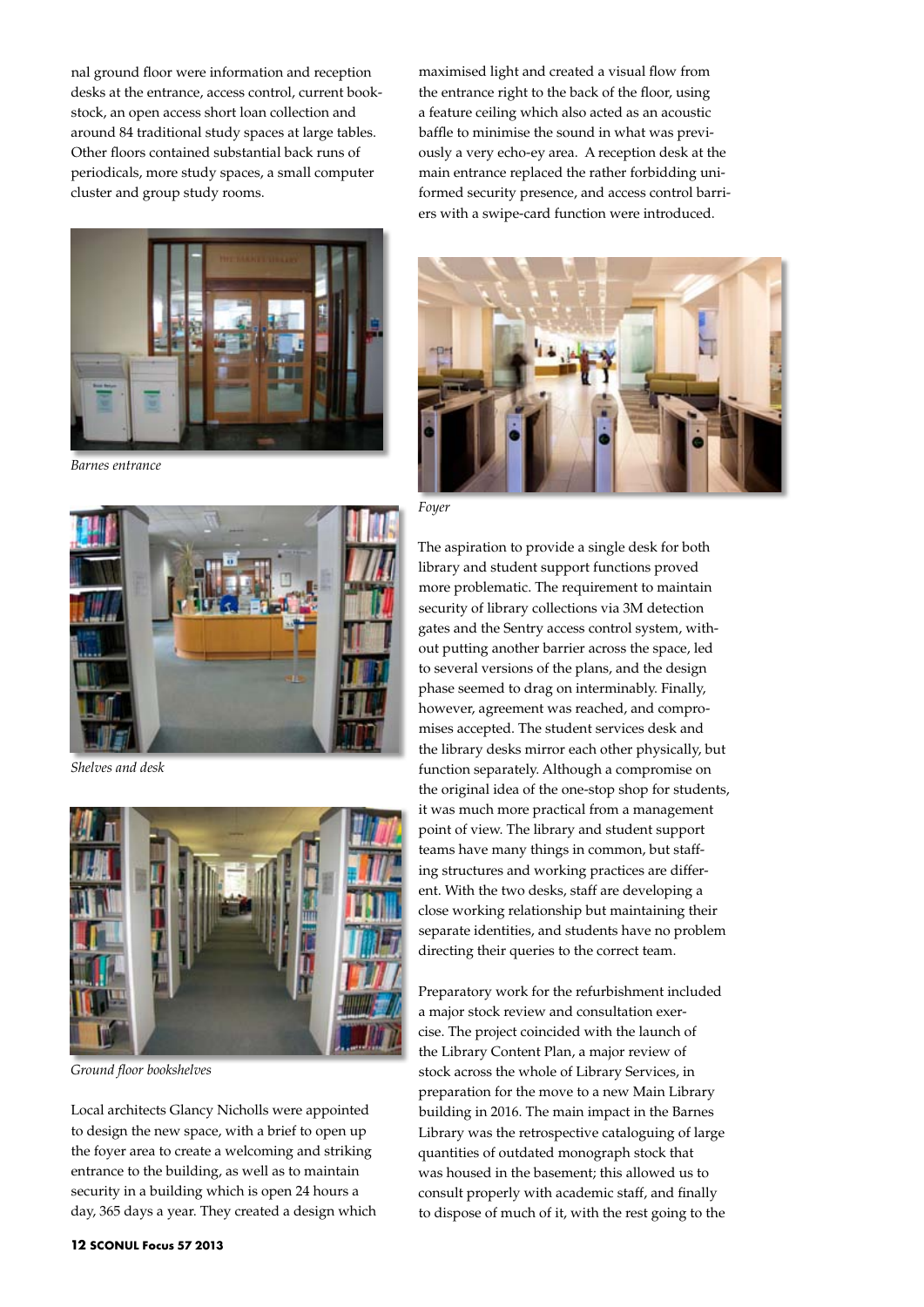remote store or to Special Collections. There is still work to do on our print periodicals collection, but the monographs have now been thoroughly reviewed, and we hope that comments about outof-date stock will disappear from this year's NSS results.

Casual staff did much of the work of moving the remaining stock. The monograph stock had to be moved twice, first to temporary shelving in the basement, and then again later to its new home on the first floor. Periodicals stock was then moved to the basement to the space vacated by the older redundant monograph stock. It felt as if every item in the library had been moved at least once, and library staff certainly had the muscles to prove it!

The refurbishment work itself started in July 2011 and was completed in two phases, with the foyer and entrance being ready at the end of August. The handover date for the library slipped, and the space was finally ready to be occupied in mid-January 2012. While the refurbishment work was going on, the library remained open on the other three floors, and we established a temporary entrance on the first floor. While very cramped and rather hot, this area functioned well for the duration of the refurbishment, although it had never been intended to continue in use during the busy autumn term. We couldn't use access control, but we did manage to relocate our old 3M security gates to protect stock during the interim period.

Glancy Nichols worked with the university's Learning Spaces Division to develop their vision and create the final design for a large ground-floor learning suite co-located with other library functions. This study area has been named the Doug Ellis Suite, in acknowledgment of a very generous donation from Sir Doug Ellis. The learning suite includes a range of custom-made seating pods and tables, giving students the ability to work as individuals or in groups. There is a small PC cluster, and the area is covered by the wireless network throughout. The need for this sort of space within the college is demonstrated by the fact that even on the quietest days, there are always students working there. Eating and drinking policy in this area is more relaxed than in the library area.



*Doug Ellis suite*

Students enter the library itself via access control barriers which use the Sentry Isis system. This is the first installation at Birmingham to use both in and out swipe barrier; this gives us occupancy data for the library and fascinating new management data about how the library space is actually being used, and will enable us to monitor changing trends. Once into the library space, users have access to a high-demand collection comprising short- and one-week-loan books on the ground floor. A staircase leads to the other three floors of the library, which remain unchanged for the present.



*New library desk*



*New library entrance*